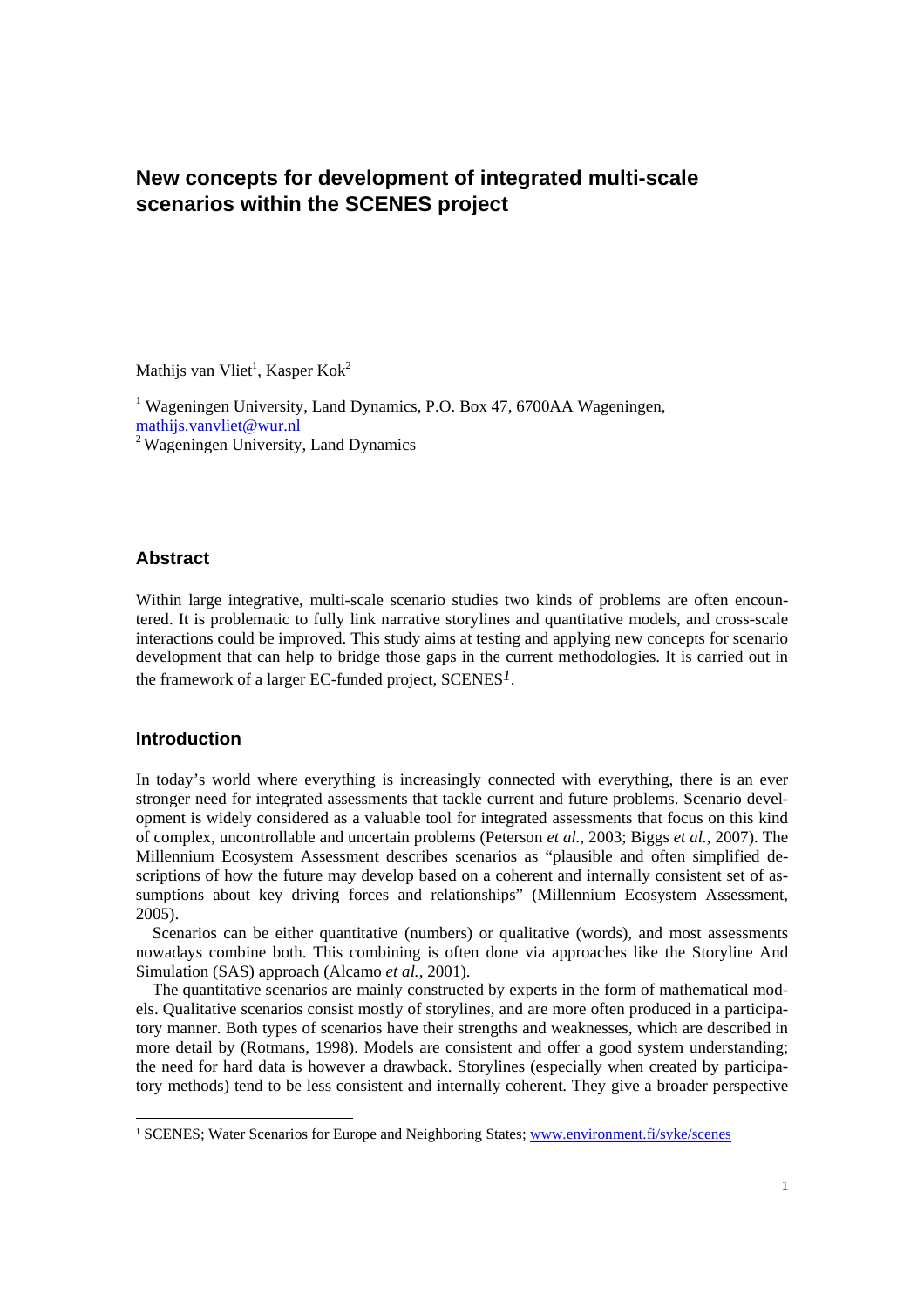including behavioral changes and other aspects that are difficult to model and quantify. The participatory development procedure is a good way to engage stakeholders.

#### **Problem definition**

One of the (practical) difficulties with the SAS-approach as proposed by Alcamo, is the link between narrative storylines and quantitative models. (Kok and Delden, in press). The concept of the SAS approach (see figure 1) clearly identifies the need for feedback between modellers and storyline developers, but in practice this iterative procedure is not executed to its full extent, often due to lack of time or budget. Additionally, the models are made by experts who try to use the information from the narratives. The difficulty is that the qualitative scenario products are often quite vague and subjective (Alcamo *et al.*, 2006). This is largely due to the fact that qualitative scenarios by definition do not give hard data because they try to capture the subjectivity of the unknown future. Stakeholders will for instance say that the population will grow faster in one scenario than in the other, but they are often unable to tell what the exact growth rate is. Experts thus have to interpret the storylines while quantifying, which is often a rather subjective exercise (Verburg *et al.*, 2006). At the same time, there are also variables in the narratives that are by nature hard to quantify, such as happiness, standard of living and state of the environment. This kind of variables is often not represented in the model, widening the gap between the narratives and the models even further.



**Fig. 1.** Storyline And Simulation approach (based on Alcamo, 2001)

A second issue when developing scenarios is the scale issue. Most of the recent large-scale assessments are focused on multiple scales, as it is important to understand the relations between the scales (Biggs *et al.*, 2007; Zurek and Henrichs, 2007), and the driving forces, processes, perspectives and actors at these scales (Lebel *et al.*, 2005). Processes can have larger effects on some scales than on others (Millennium Ecosystem Assessment, 2003), which might be missed when studying just one scale. Additionally, cross-scale interactions are important in sociological economical and ecological systems (Willbanks and Kates, 1999). Multi-scale scenarios can better maintain relevance across the multiple scales (Biggs *et al.*, 2007) and be more relevant for all decision-making scales (Wollenberg *et al.*, 2000). However, formal approaches for linking the scenarios across the different scales are not yet very well developed or tested. Most multi-scale scenario exercises have been primarily top-down, with the emphasis being on downscaling of higher level processes. (Biggs *et al.*, 2007) According to (Biggs *et al.*, 2007) this is because of the difficulties that arise when incorporating diverse and inconsistent elements from smaller scales into the larger scale storylines.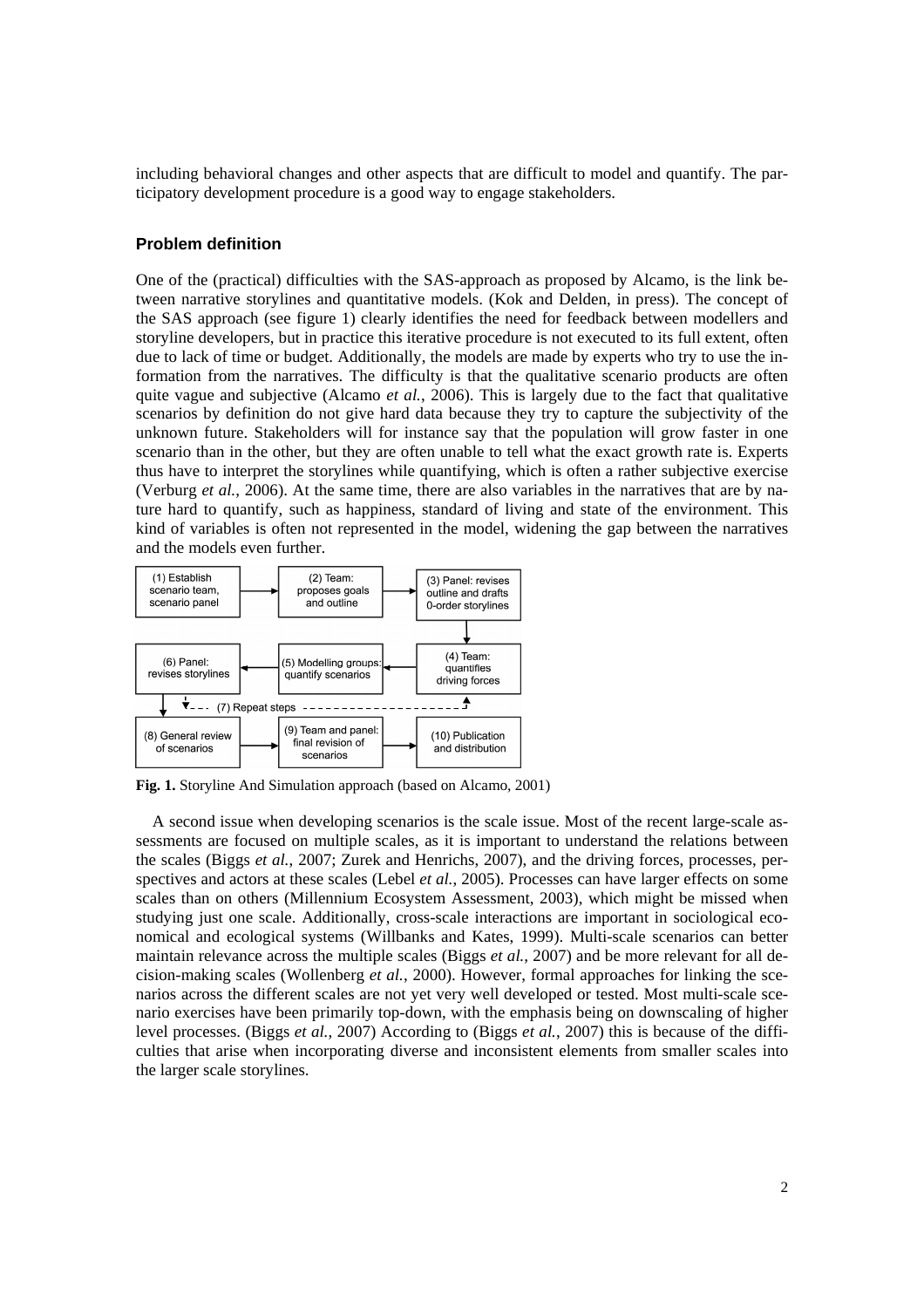#### **Background – The SCENES project**

This study is part of a larger project, called SCENES. SCENES is a 4 year EC 6th FP research project that started in late 2006. It aims on developing and analysing a set of comprehensive scenarios of Europe's freshwater futures up to 2050. It consists of a highly participatory part that will develop qualitative scenarios (storylines) and a quantitative part (WaterGap, indicators and drivers). The different parts will interact with each other via the SAS-approach (Alcamo *et al.*, 2001). The working hypothesis of SCENES is that one dimensional, single sector focussed policies and directives, relying on a limited set of characteristics of the water system, will not lead to a sustainable future of European waters. Hence an integrated approach is needed.

The SCENES scenarios will:

- provide a reference point for long-term strategic planning of European water resource development,
- alert policymakers and stakeholders about emerging problems,
- allow river basin managers to test regional and local water plans against uncertainties and surprises,
- be both qualitative and quantitative.

Two of the main goals of SCENES are to improve the connection between the multiple scales and to improve the SAS-methodology. In order to achieve those goals in the first year rapid progress had to be made, resulting in a initial set of fast-track scenarios. Additionally an improved scenario development methodology has been developed. The remainder of this paper reports on the initial efforts to achieve those two goals.

#### **Research set-up**

Within the framework of SCENES, the scenario development process will be carried out and analysed in the majority of the 8-10 case studies (Pilot Areas, see figure 2) that were identified. An elaborate training programme, including a joint training workshop at Wageningen University, will ensure that all case studies have a similar understanding of methods that we suggest to use.

During the first year of SCENES, European fast-track scenarios were created which will be used as input for the downscaling, participatory process. The overall objective of SCENES is to create scenarios on both the Pilot Area level as well as the pan-European level. The scenarios will also be compared with (WaterGAP) model output. In order to successfully iterate between the two scales and between the storylines and the quantitative model, rapid progress has to be made in the first year. This is why the so-called fast-track scenarios has been set up, based on the GEO-4 scenarios.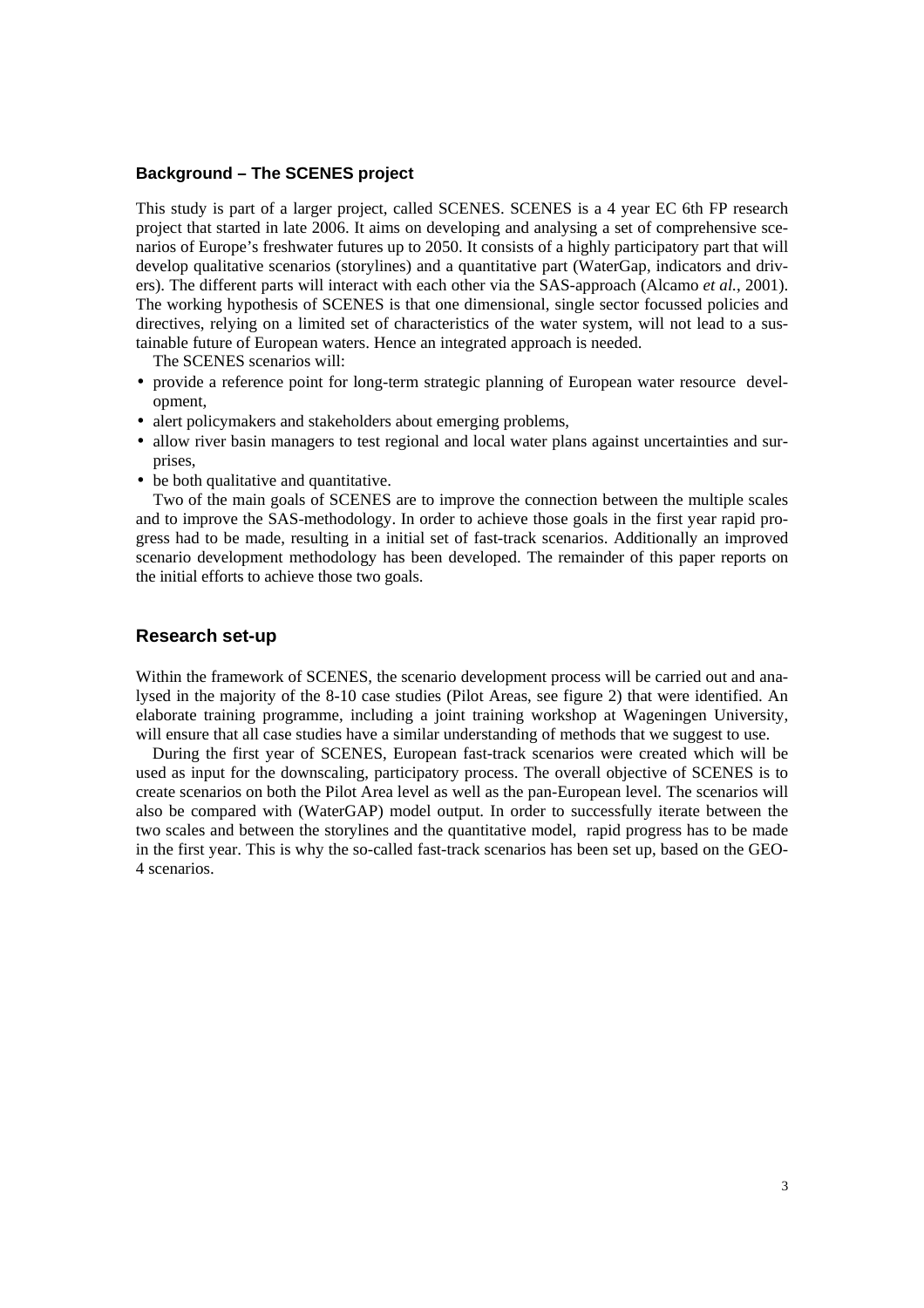

**Fig. 2.** Study area including the four regions and Pilot Areas (source: (SCENES, 2006))

## **The updated methodology**

We propose a updated, partly new scenario development methodology that builds upon existing scenario development methods. More than in existing methods, we promote the use of qualitative and semi-quantitative approaches. It is assumed that involving stakeholders beyond the more traditional storyline development will increase their input in the quantification of their products. Included are well-known qualitative methods such as rich pictures, narratives, timelines and/or questionnaires (e.g.(Patel *et al.*, 2003; Evans *et al.*, 2006b)); but it includes also the semiquantitative method Fuzzy Cognitive Maps (FCMs) (Kosko, 1986; Kosko, 1993; Özesmi and Özesmi, 2003) and other semi-quantitative methods. FCM is a conceptual modelling technique that focuses on feedbacks within a system.

First an overall description of the updated methodology is given, after which we will focus on FCM as it is the main new tool for scenario development. The other methods will not be discussed here.

## **Four steps**

The new scenario development methodology consists of four steps in which the different qualitative and (semi-)quantitative methods are combined (van Vliet *et al.*, 2007):

- step 1. Present and near future.
- step 2. Looking at the future (long-term visions).
- step 3. Critical review of developed visions.
- step 4. Playing it back (short-term policy options).

These steps are chosen in order to gradually build and refine the storyline of the scenarios. A thorough understanding of the stakeholders' view of the present system is needed in order to understand why they think the future might evolve in a certain way. In this first step a Fuzzy Cognitive Map is made for the present system. In the second step visions are developed. These long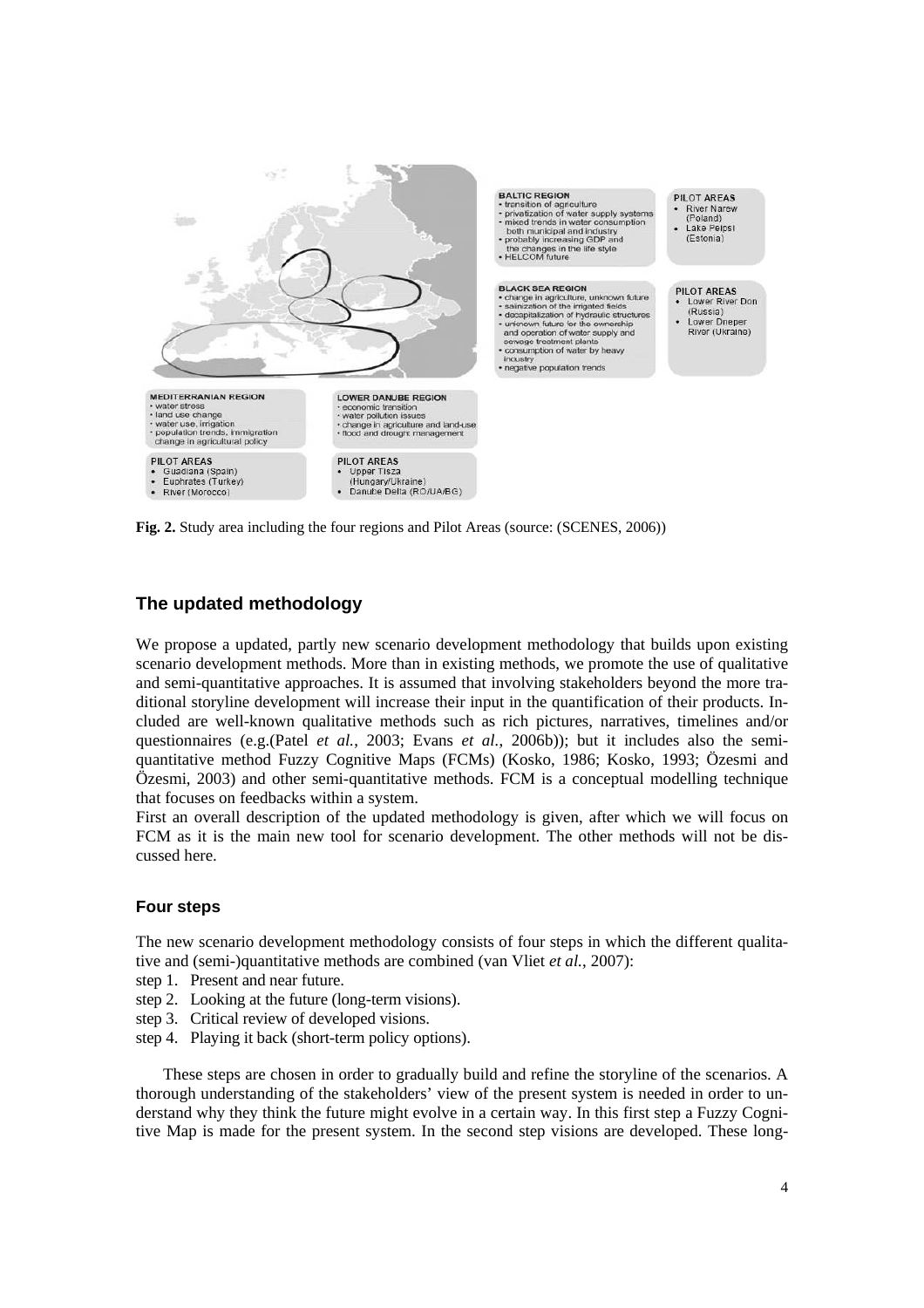term visions show how the stakeholders' perception of the future might look like, given the external drivers from the fast-track scenarios. The visions will be enriched in step 3, where the stakeholders will critically review the developed visions. The stakeholders will be confronted with there own work and with new input from the pan-European level and models. This should lead to a more thorough story behind the visions. Fuzzy Cognitive Maps will be made of each vision in order to represent the future system under each vision separately. In Step 4 the focus is moved from the end visions to the time lag between the end visions and the present. The focus will be mainly on short and middle-term policy options that are needed to reach the desired visions. The developed Fuzzy Cognitive Maps form the framework for this exercise in order to stimulate system thinking. (van Vliet *et al.*, 2007)

#### **Fuzzy Cognitive Maps**

As said, FCMs as main new addition in the scenario development method, deserves extra attention. Axelrod (Axelrod, 1976) introduced cognitive maps for representing social scientific knowledge. He was the first to use cognitive maps to show relations among variables that where described by people instead of the researcher him selves. Cognitive maps show relations between variables in a graphical map. The variables are the nodes and the relations the arrows between them. Cognitive maps are a tool for formalizing understandings of conceptual and causal relations (Kosko, 1986).

Kosko (Kosko, 1986) extended the idea of cognitive maps by adding fuzzy logic, hence the name Fuzzy Cognitive Map (FCM). Besides the graphical representation of a FCM, it also has a mathematical representation in the form of a vector matrix calculation. A FCM consist of nodes (C), being the concepts or variables, with connections (e) between them that represent the causal relationships between the concepts. Each connection gets a weight eij (between 1 and 0) according to the strength of the causal relationship between the concepts Ci and Cj that it is connecting (Kosko, 1986). A relationship can be either positive (when one concept increases the other one also increases) or negative (when one increases, the other one decreases) (Kok, in prep.). This can be represented in a matrix. Each concept will also be given a weight consisting with the current weight in the system, which forms the state vector. The next state of the system can then be calculated via a vector matrix calculation. If iterated the system will (or not) reach a new balance. The weight of each concept in that end balance shows whether or not it will increase or decrease. All outcomes are however relative. You can only see if one concept will become bigger than the other, but how much bigger it gets is not defined. (Kok, in prep.) It does however give a good insight in how the system is working. Kok (in prep.) and also (Özesmi and Özesmi, 2003) gives a detailed overview of how FCMs can be constructed.

Fuzzy Cognitive Maps (FCMs) have been used in various research projects (e.g.(Cole and Persichitte, 2000; Özesmi and Özesmi, 2003; Giordano *et al.*, 2005)), but so far they have not been used in the scenario development processes. The key underlying assumption however is that FCMs can play a useful role in scenario development. FCMs can be used to structure the outcomes of the participatory processes by introducing system thinking. FCMs will force the participants to make the systems from which they reason explicit, and therefore more transparent. The continued attention on system understanding should also lead to more internally coherent storylines. This will facilitate an objective translation and will increase the reproducibility of the scenarios as developed by stakeholders. It will also improve the quantification of the storylines.

Within SCENES, FCMs will be created by stakeholders in a visual way with boxes and arrows. The FCMs will be created in a participatory setting, as part of the scenario development workshops. These boxes and arrows can then be represented in a mathematical way as a vector matrix analysis. This way it becomes easy to acquire insight in the behaviour of the system, as perceived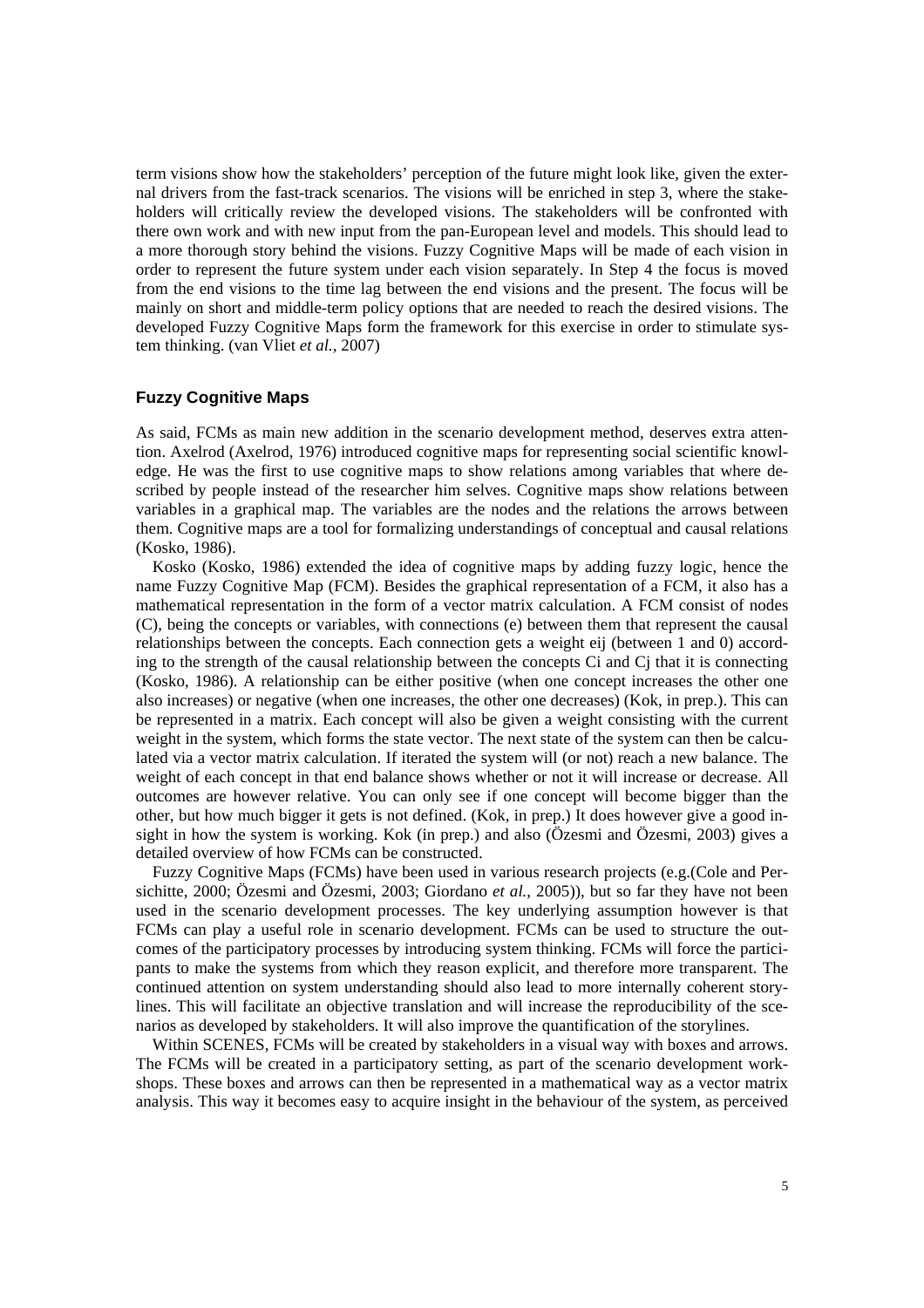by the stakeholders. This will lead to a better system understanding among the stakeholders and the researchers.

#### **Multi-scale**

Within SCENES, the Pilot Area scenarios will be up-scaled to the regional level and subsequently used to enrich the pan-European scenarios. The up-scaling process will be carried out either by a group of regional experts or a regional stakeholder panel (Baltic region) that will attempt to translate the Pilot Area results to regional scenarios. The three-level process of scenario development in SCENES (see figure 3) makes it to an excellent opportunity to study cross-scale differences and interactions. At least one iterative cycle from European level to Pilot Area and back will have to be made. It is therefore crucial that the scenario output from each Pilot Area is methodologically consistent, thus enabling comparison and combination. This is one of the reasons that FCM will be used. Several FCMs can be combined with each other to form one new FCM (Özesmi and Özesmi, 2003). We also strive to keep the methods that are used in the different Pilot Areas the same. The local scenarios will be created within the boundaries given by the fast-track scenarios.



\*Stakeholder panels and workshops in all Pilot Areas

**Fig. 3.** The multiple scales in the scenario development process

## **Link storyline and simulation**

Kok (Kok, in prep.) states that Fuzzy Cognitive Mapping can help in (a slightly revised form of) the SAS-approach. It can be used to structure the stakeholders' perceptions and the semiquantitative output of this method can facilitate the quantification of the storylines.

By combining qualitative storylines and semi-quantitative FCMs, a product is created that is closer to the language used by modellers. The perceived systems can be compared with the system as understood by the modellers. This will help to bridge the gap between the stories and models, or at least make it smaller.

The FCMs can also indicate what the main drivers in the system are, and give indications on what elements form good indicators for system change. This information will be used by the work packages within SCENES that deal with drivers and impacts, by which it can also flow back to the modellers.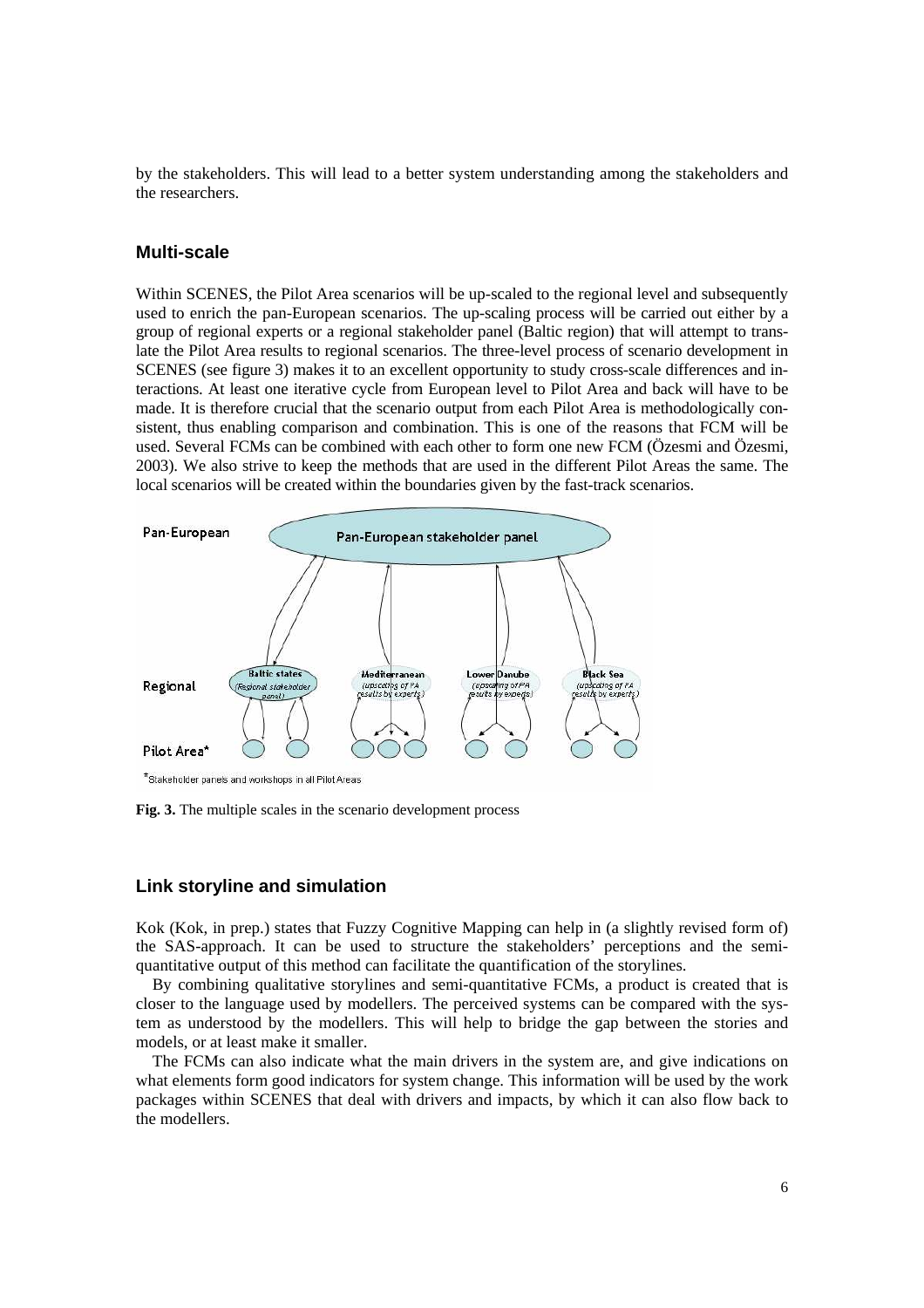Figure 4 provides an overview of how semi-quantitative methods (such as FCM) can be used to increase the link between narratives and models. They can be used in the quantification phase, as an intermediate 'picture' between storylines and models, and they can be used in the feedback process from models to storylines.

As said, FCMs will be made of the present and the future. The future FCMs are derived from the storylines, which also serves as a check for their internal consistency (1).

The FCMs can be used in the quantification process (2), but also directly by the modelers (3) as they also give input on how the system is perceived. This system perception of the stakeholders can then be compared with the system perception of the model. The feedback from the models to the storylines (4) can also be either direct, by showing the stakeholders the model output, or through FCMs by showing the difference in system understanding between the stakeholders FCM and a (F)CM derived from the model.



**Fig. 4.** FCM in the quantification process

Last but not least, the FCMs also form a product in its own right that can provide systematic, model information based on qualitative variables, without the need for hard data. This potentially richer system description can possibly serve as a stepping-stone between the narratives and the models, incorporating the best of both sides.

At the same time, however, the combination of different methods serves to gain a better understanding of the potential downsides of FCMs. In FCMs, time is ill defined and incomparable factors are compared. Factors are included that do not usually operate at the same temporal scale; the iteration steps are only iteration steps, not time steps. Another problem is that in FCM all different kind of factors, such as social, environmental and institutional, are compared, even if this is not logically possible. Finally, relationships in a FCM are only semi-quantified. It is therefore difficult to interpret the output in absolute terms. (Kok, in prep.) It is assumed that the ease of applying an FCM in a participatory setting will outweigh these potential disadvantages. Some of the key characteristics of storylines, FCMs, and mathematical models are given in Table 1.

| <b>Table 1</b> Bonic characteristics of story fines, I Civis and moders |                                         |                                  |  |
|-------------------------------------------------------------------------|-----------------------------------------|----------------------------------|--|
| <b>Storylines</b>                                                       | <b>Fuzzy Cognitive Maps</b>             | <b>Models</b>                    |  |
| - qualitative                                                           | - semi-quantitative                     | - quantitative                   |  |
| - very broad                                                            | - system understanding                  | - system understanding           |  |
| - not always internally coherent                                        | - no hard data needed                   | - limited set of variables       |  |
| - many of variables                                                     | - shows effects of changes in feedbacks | - need of hard data              |  |
| - social effects included                                               | - can handle all type of variables      | - hard to include social effects |  |
| - vague                                                                 | - social effects included               | - fixed set of assumptions       |  |
| - flexible                                                              | - flexible                              | - less flexible                  |  |
|                                                                         |                                         |                                  |  |

| Table 1 Some characteristics of storylines, FCMs and models |  |  |
|-------------------------------------------------------------|--|--|
|-------------------------------------------------------------|--|--|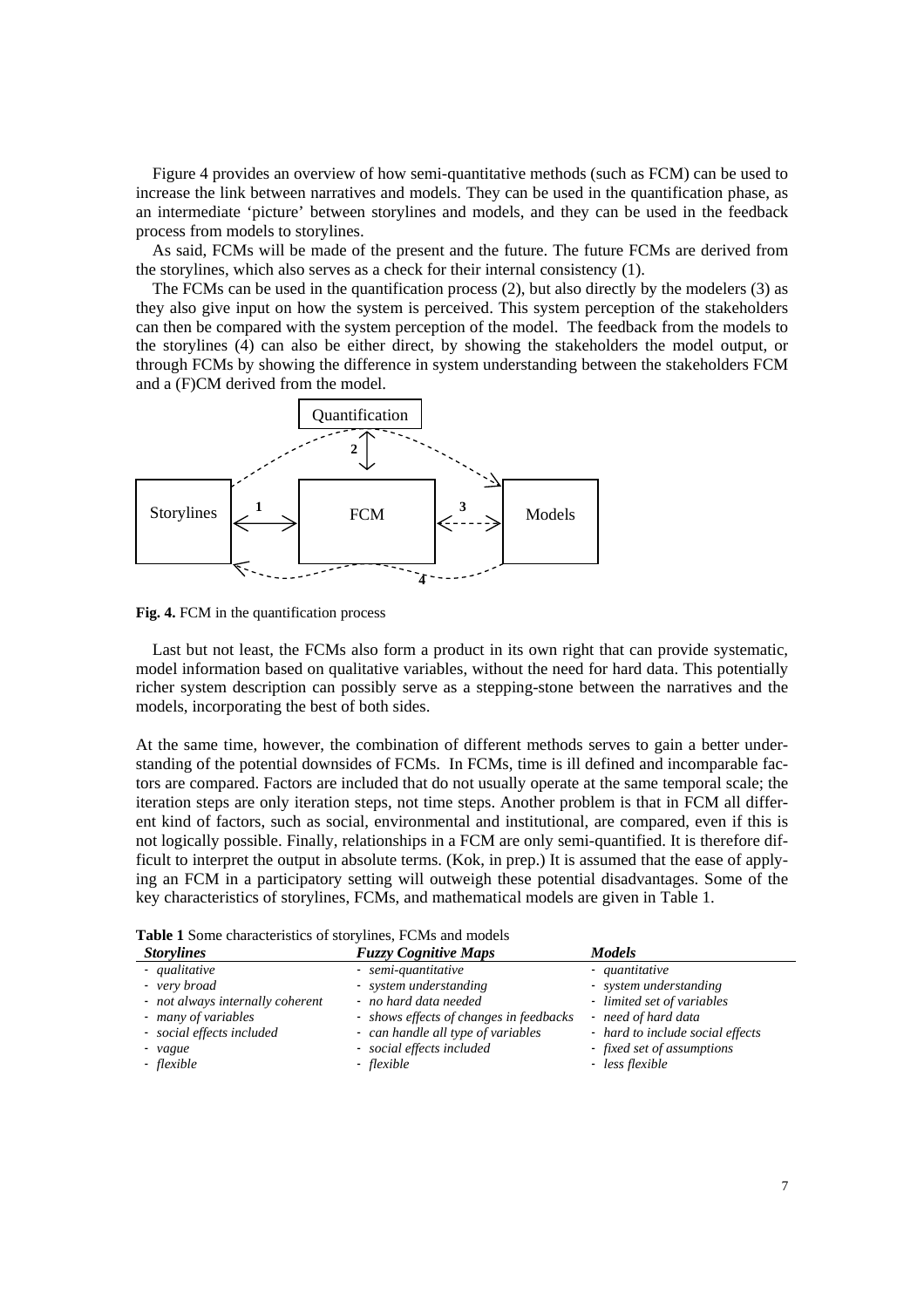#### **First results**

The qualitative methods have been tried and tested many times before in various projects (e.g.(Wollenberg *et al.*, 2000; Patel *et al.*, 2003; Millennium Ecosystem Assessment, 2005; Evans *et al.*, 2006a; Kok *et al.*, 2006a; Kok *et al.*, 2006b)). They have often leaded to interesting and useful outcomes that also have impact on the targeted levels. The semi-quantitative methods are less well tested in scenario development. The use of FCM in participatory processes has mainly been tested as being derived from interviews. We have tested our approach of developing FCMs in groups once during a two day training in Bari, Italy (CERAM). The second test will take place shortly after the deadline of this paper during a four day scenario development training in Wageningen, the Netherlands (WU).

A week after the Italy workshop a questionnaires was send to the participants. They where asked a number of questions on the used methods and other aspects of the course. Answers could be given on a scale of 1 to 5, with 5 being positive and 1 negative.

The participants of the Italy workshop found FCMs very usable in the first stage of scenario development (describing the present), giving this a score of 4.4 on a scale of 1 to 5. The whole idea of using FCMs was quite clear to everybody after a one hour presentation (4.3). The participants also felt that they contributed more to the final product of the FCM exercise than of a visioning, collage making exercise (3.7 versus 3.1). The lower score for the collage making might also have been caused by the fact that the collages where made on a computer, giving the actual user of the computer more decision power as when it would have been conducted in the 'normal' way of cutting pictures from magazines.

The outcomes of the questionnaire give a strong indication that with the adopted methodology, FCMs were quite easy to teach and execute with the group of stakeholders present.

#### **Conclusion**

The SCENES project aims at developing integrated, multi-scale water scenarios for Europe, for all major river basins. It will make scenarios embedded in the Water Framework Directive, and will complement and stimulate ongoing activities. Within this overarching project we hope to improve the current state-of-the-art of participatory scenario development, by employing qualitative, semi-quantitative, and quantitative methods over a range of scales.

We hope that our new methodology will prove to be effective. The first test with FCM development in a participatory workshop setting was positive. The effectiveness for the up scaling and in the tuning between the storylines and models has yet to be tested.

Fuzzy Cognitive Maps seem to be a useful, easy to teach, and easy to use tool that can play an important role in bridging the gap between scenario storylines and models.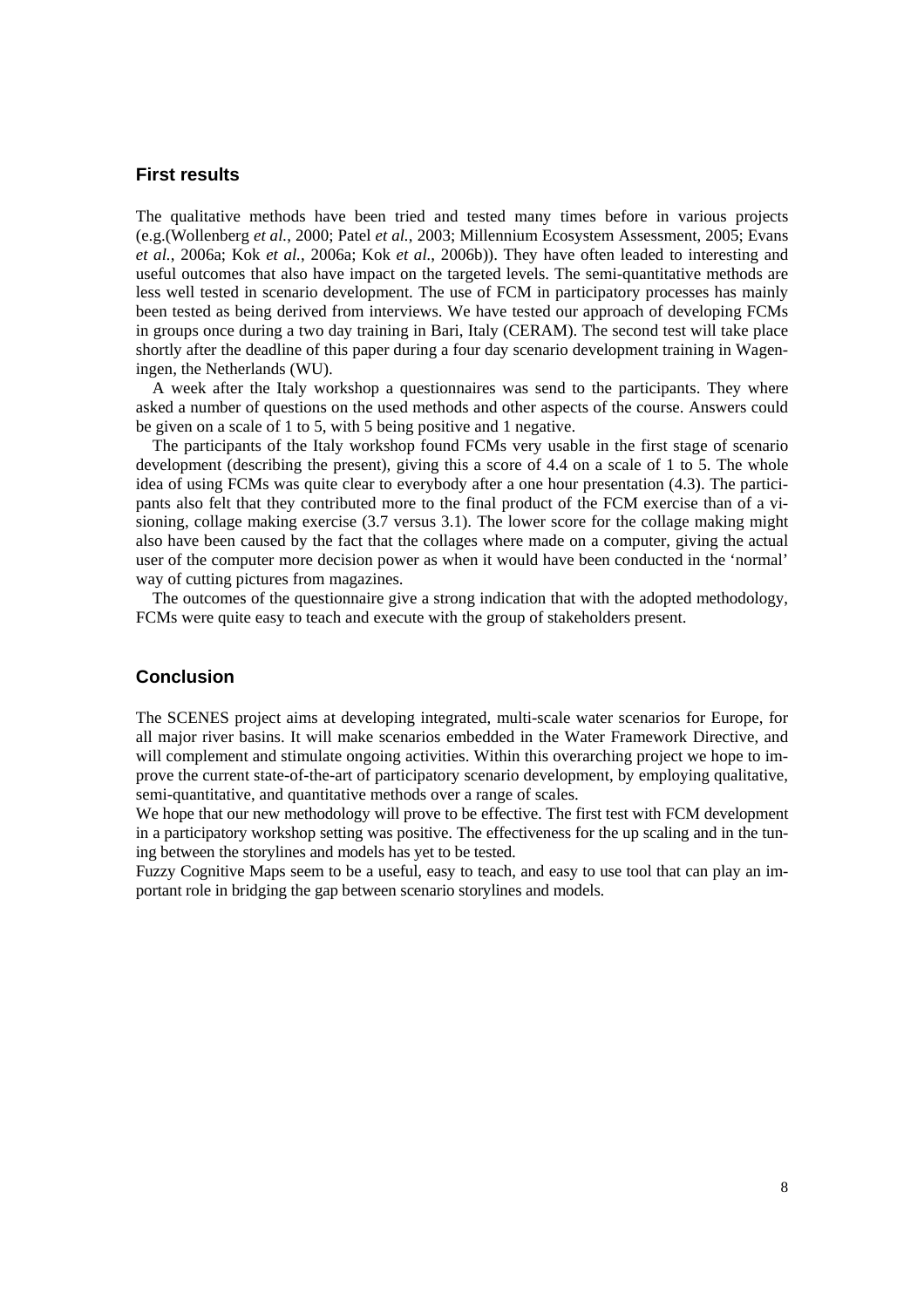#### **List of References:**

- Alcamo, J., K. Kok, G. Busch, J. Priess, B. Eickhout, M. D. A. Rounsevell, D. Rothman and M. Heistermann (2006). Searching for the future of land: scenarios from the local to the global scale. Springer, Dordrecht, The Netherlands.
- Alcamo, J., T. Ribeiro and A. European Environment (2001). Scenarios as tools for international environmental assessment. Office for Official Publications of the Europe Communities.
- Axelrod, R. (1976). Structure of decision: the cognitive maps of political elites. Princeton University Press, Princeton, NJ.
- Biggs, R., C. Raudsepp-Hearne, C. Atkinson-Palombo, E. Bohensky, E. Boyd, G. Cundill, H. Fox, S. Ingram, K. Kok, S. Spehar, M. Tengö, D. Timmer and M. Zurek (2007). "Linking futures across scales: a dialog on multiscale scenarios." Ecology and Society 12(1).
- Cole, J. R. and K. A. Persichitte (2000). "Fuzzy cognitive mapping: Applications in education." International Journal of Intelligent Systems 15(1),pp. 1-25.
- Evans, K., W. De Jong, P. Cronkleton, D. Sheil, T. Lynam, T. Kusumanto and C. J. P. Colfer (2006a). Guide to Participatory Tools for Forest Communities. Center for International Forestry Research (CIFOR), Bogor, Indonesia.
- Evans, K., S. J. Velarde, P. R. P., S. N. Rao, S. Sertzen, K. Dávila, P. Cronkleton and W. de Jong (2006b). Field Guide to the future, four ways for communities to think ahead. Centre for International Forestry Research (CIFOR), ASB, World Agroforesty Centre, Nairobi.
- Giordano, R., G. Passarella, V. F. Uricchio and M. Vurro (2005). "Fuzzy cognitive maps for issue identification in a water resources conflict resolution system." Physics and Chemistry of the Earth 30(6-7),pp. 463-469.
- Kok, K. (in prep.). "The potential of Fuzzy Cognitive Mapping for semi-quantitative scenario analysis, with examples from Brazil."
- Kok, K. and H. v. Delden (in press). "linking narrative storylines and qunatitative models to combat desertification in the Guadalentín, Spain." Environment and Planning B.
- Kok, K., M. Patel, D. Rothman and G. Quaranta (2006a). "Multi-scale narratives from an IA perspective: Part II. Participatory local scenario development." Futures 38(3),pp. 285-311.
- Kok, K., D. Rothman and M. Patel (2006b). "Multi-scale narratives from an IA perspective: Part I. European and Mediterranean scenario development." Futures 38(3),pp. 261-284.
- Kosko, B. (1986). "Fuzzy cognitive maps." International Journal of Man-Machine Studies 24(1),pp. 65-75.
- Kosko, B. (1993). Fuzzy thinking: the new science of fuzzy logic. Hyperion Press, New York.
- Lebel, L., P. Thongbai, K. Kok, J. B. R. Agard, E. M. Bennett, R. Biggs, M. Ferreira, C. Filer, Y. Gokhale, W. Mala, C. Rumsey, S. J. Velarde, M. Zurek, H. Blanco, T. Lynam and Y. Tianxiang (2005). Sub-global scenarios. Ecosystems and human wellbeing: multiscale assessments, findings of the sub-glbal assessments working group of the millenium ecosystem assessment. D. Capistrano, M. Lee, C. Raudsepp-Hearne and C. Samper. Washington, D.C., USA, Island Press,pp. 229-259.
- Millennium Ecosystem Assessment (2003). ecosystems and human well-being: a framework for assessments. Island Press, Washington, D.C., USA.
- Millennium Ecosystem Assessment (2005). Ecosystems & Human Well-being: Synthesis. Island Press, Washinton, DC, USA.
- Özesmi, U. and S. L. Özesmi (2003). "A Participatory Approach to Ecosystem Conservation: Fuzzy Cognitive Maps and Stakeholder Group Analysis in Uluabat Lake, Turkey." Environmental Management 31(4),pp. 518-531.
- Patel, M., K. Kok and M. Caggiano (2003). Second series of target area workshops, June September 2003, Process design and implementation. MedAction Deliverable #9. Maastricht, ICIS.